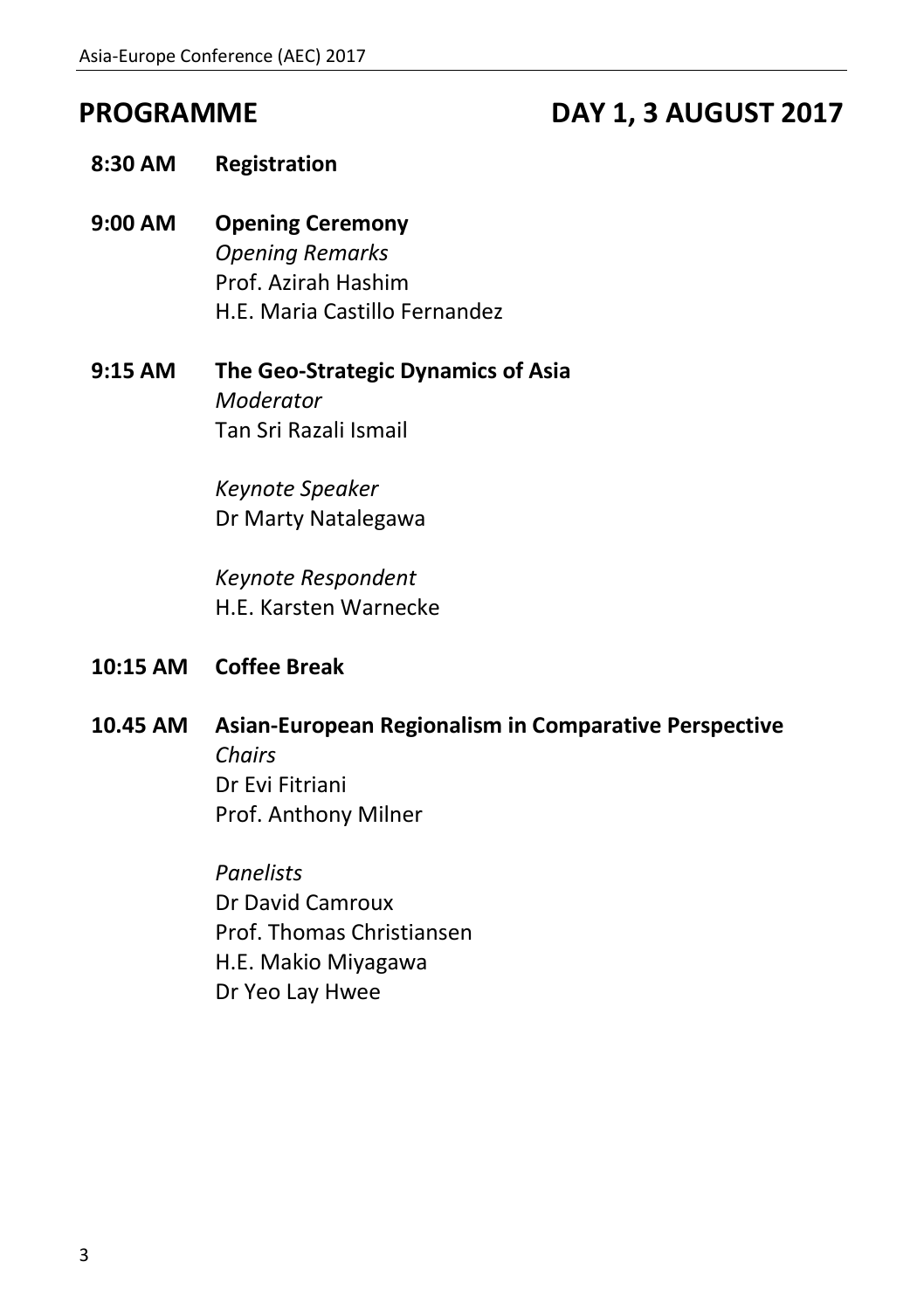### **12:15 PM Future Opportunities for ASEAN-EU Relations**

*Moderator* Dato' M. Redzuan Kushairi

*Keynote Speaker* H.E. Dr Surin Pitsuwan

*Keynote Respondent* H.E. Maria Castillo

- **1:15 PM Lunch Break**
- **2:15 PM Assessing Soft Power: Which Initiatives Shape Values and Forge Relationships?** *Chair*

Dr Roy Anthony Rogers

*Panelists* Dr Paul Gillespie Prof. Tamio Nakamura Assoc. Prof. Kuik Cheng Chwee

- **3.45 PM Afternoon Tea**
- **4:15 PM What Should Be the Real Priority for Both Regions and for Inter-Regional Cooperation?** *Moderator* H.E. Raja Nushirwan Zainal Abidin

*Keynote Speaker* H.E. Francisco Fontan Pardo

*Keynote Respondent* Tan Sri Dato' Seri Mohamed Jawhar Hassan

**5:15 PM End of program Day 1**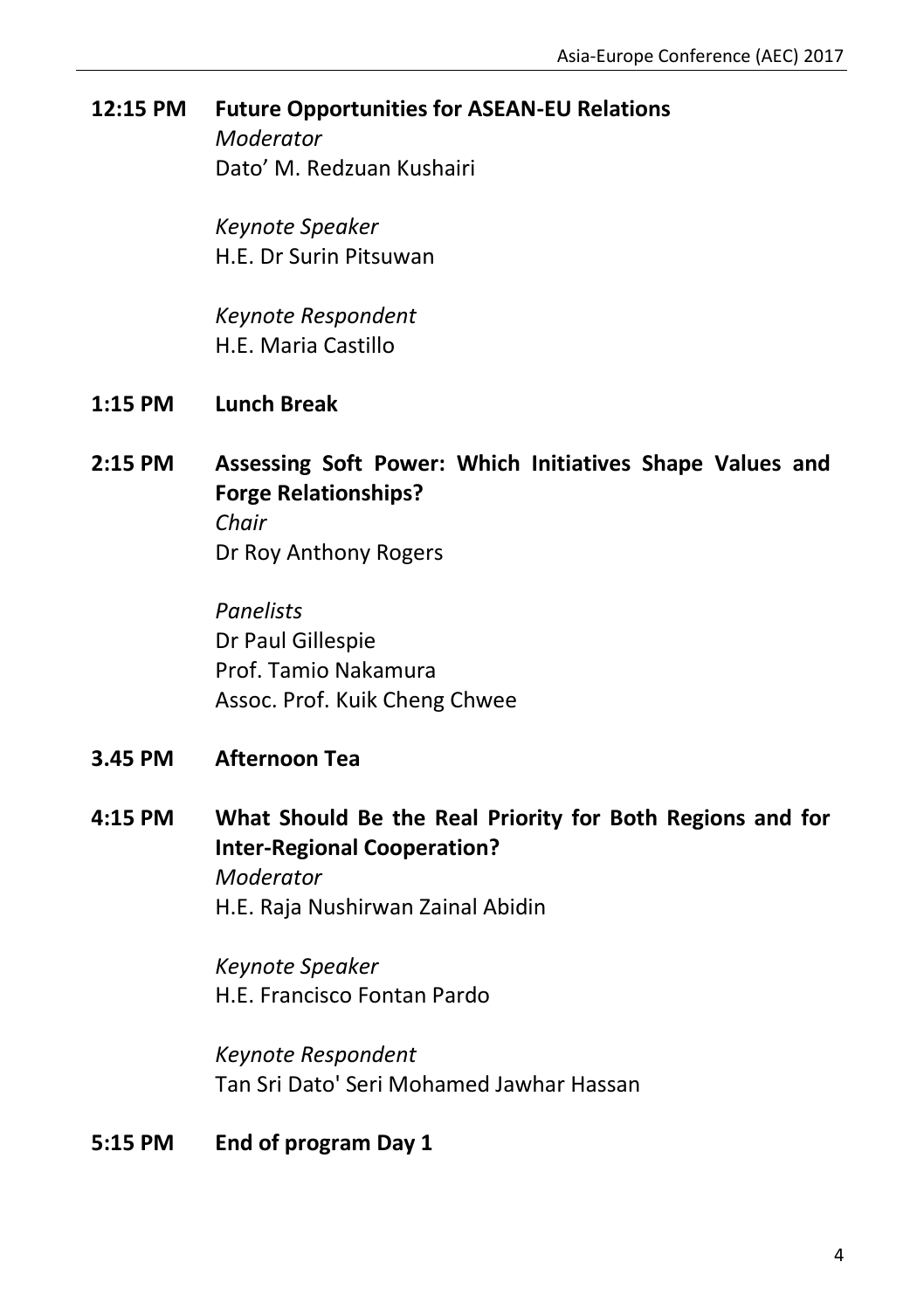## **PROGRAMME DAY 2, 4 AUGUST 2017**

**9:00 AM The Current Geo-Strategic Case for Closer Asia-Europe Engagement** *Moderator* Prof. Sebastian Bersick

> *Keynote Speaker* Prof. Kishore Mahbubani

*Keynote Respondent* Dr Paul Gillespie

- **10:00 AM Coffee Break**
- **10:30 AM Regional Institutions Handling Current Challenges: Learning From One Another**

*Chair* Prof. Jacqueline Lo

*Panelists* Prof. Jens Allwood Prof. Christian Joppke Prof. Kim Nam-Kook Prof. Datuk Shamsul A.B.

- **12:00 PM Lunch Break**
- **2:30 PM Economic Regionalism: Economic Nationalism and Other Challenges** *Chair* Mr Sholto Byrnes

*Panelists* Prof. Sebastian Bersick Prof. Park Sung-Hoon Prof. Tham Siew Yean Prof. Dr Zha Daojiong